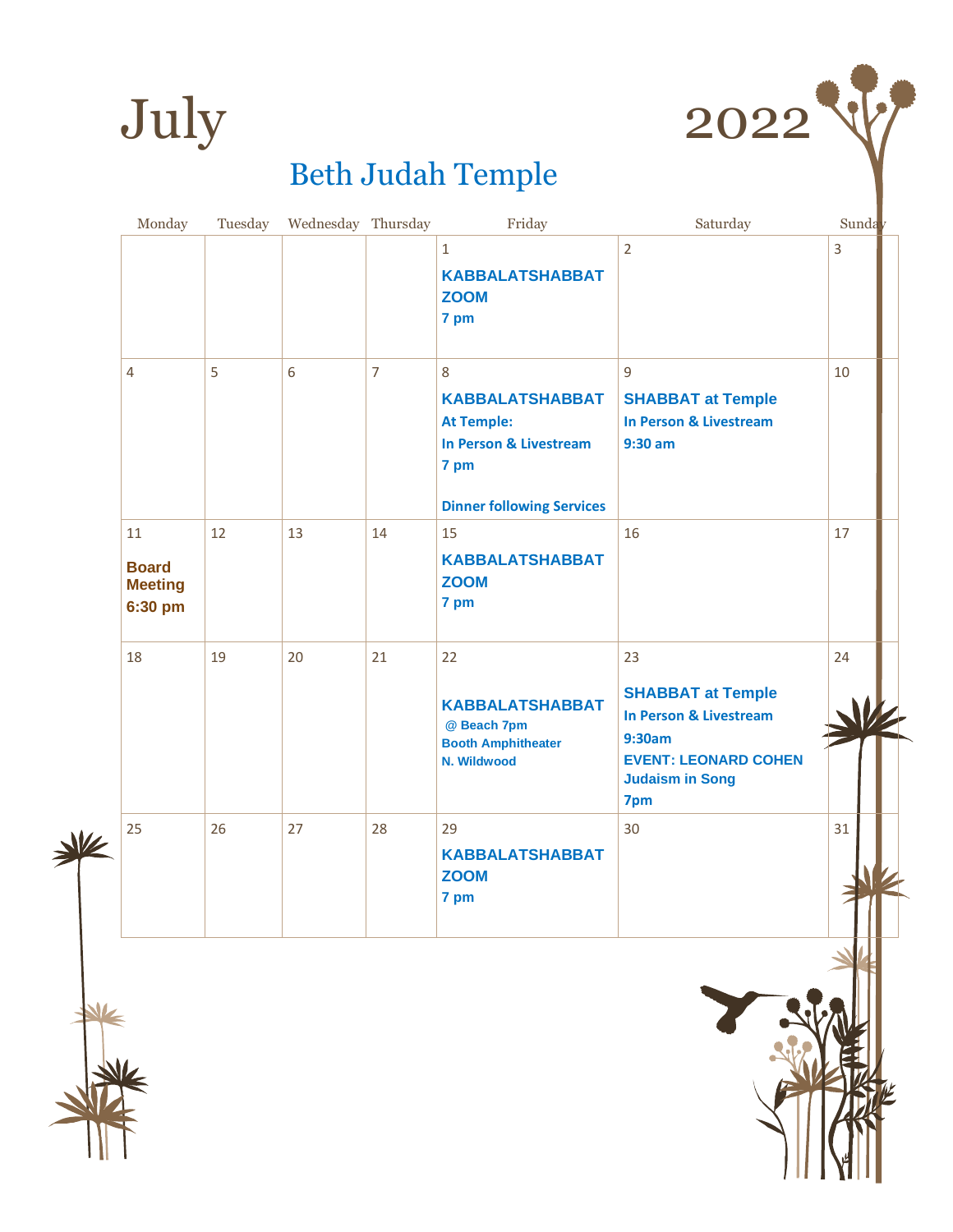



| Monday                                         | Tuesday        | Wednesday | Thursday       | Friday                                                                                                       | Saturday                                                                                 | Sunday         |  |
|------------------------------------------------|----------------|-----------|----------------|--------------------------------------------------------------------------------------------------------------|------------------------------------------------------------------------------------------|----------------|--|
| $\mathbf 1$                                    | $\overline{2}$ | 3         | $\overline{4}$ | 5<br><b>KABBALAT</b><br><b>SHABBAT</b><br><b>At Temple:</b><br>In Person &<br><b>Live Stream</b><br>7 pm     | 6<br><b>SHABBAT</b><br><b>At Temple:</b><br>In Person &<br><b>Live Stream</b><br>9:30am  | $\overline{7}$ |  |
| 8<br><b>Board</b><br><b>Meeting</b><br>6:30 pm | 9              | 10        | 11             | 12<br><b>KABBALAT</b><br><b>SHABBAT</b><br><b>ZOOM</b><br>7 pm                                               | 13                                                                                       | 14             |  |
| 15                                             | 16             | 17        | 18             | 19<br><b>KABBALAT</b><br><b>SHABBAT</b><br>@ Beach 7pm<br><b>Booth</b><br><b>Amphitheater</b><br>N. Wildwood | 20<br><b>SHABBAT</b><br><b>At Temple:</b><br>In Person &<br><b>Live Stream</b><br>9:30am | 21             |  |
| 22                                             | 23             | 24        | 25             | 26<br><b>KABBALAT</b><br><b>SHABBAT</b><br><b>ZOOM</b><br>7 pm                                               | 27                                                                                       | 28             |  |
| 29                                             | 30             | 31        |                |                                                                                                              |                                                                                          |                |  |



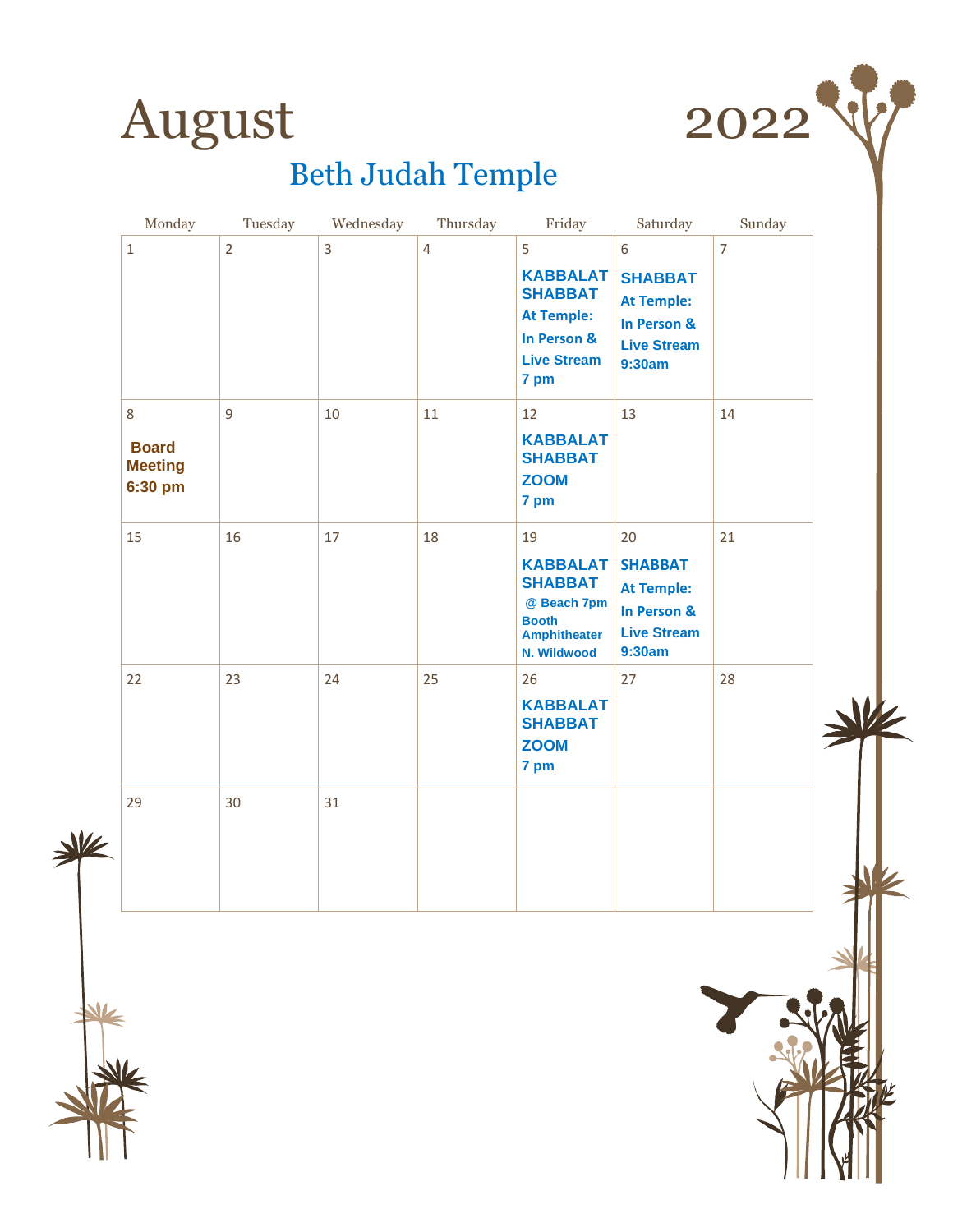



| $\overline{2}$<br>3<br>$\mathbf 1$<br>$\overline{4}$<br><b>KABBALAT</b><br><b>SHABBAT</b><br><b>ZOOM</b><br>7 pm<br>6<br>$\overline{7}$<br>8<br>11<br>5<br>9<br>10<br><b>KABBALAT</b><br><b>SHABBAT</b><br><b>SHABBAT</b><br><b>At Temple:</b><br><b>At Temple:</b><br>In Person &<br>In Person &<br><b>Live Stream</b><br><b>Live Stream</b><br>$9:30$ am<br>7 pm<br>15<br>18<br>17<br>12<br>13<br>14<br>16<br><b>KABBALAT</b><br><b>Board</b><br><b>SHABBAT</b><br><b>Meeting</b><br><b>ZOOM</b><br>6:30 pm<br>7 pm<br>25<br>19<br>20<br>21<br>22<br>23<br>24<br><b>KABBALAT</b><br><b>SHABBAT</b><br><b>ZOOM</b><br>7 pm<br>29<br>30<br>26<br>28<br>27<br><b>ROSH</b><br><b>ROSH</b><br><b>EREV</b><br><b>HASHANAH</b><br><b>HASHANAH</b><br><b>ROSH</b><br><b>KABBALAT</b><br><b>HASHANAH</b><br><b>At Temple</b><br><b>At Temple</b><br><b>SHABBAT</b><br><b>9 AM</b><br><b>9 AM</b><br><b>At Temple</b><br>6:30 PM<br><b>ZOOM</b><br>In Person &<br>In Person &<br>7 pm<br>In Person &<br><b>Livestream</b><br><b>Livestream</b><br><b>Livestream</b><br><b>TASHLICH</b><br>5:15 PM | Monday | Tuesday | Wednesday | Thursday | Friday | Saturday | Sunday |  |
|-------------------------------------------------------------------------------------------------------------------------------------------------------------------------------------------------------------------------------------------------------------------------------------------------------------------------------------------------------------------------------------------------------------------------------------------------------------------------------------------------------------------------------------------------------------------------------------------------------------------------------------------------------------------------------------------------------------------------------------------------------------------------------------------------------------------------------------------------------------------------------------------------------------------------------------------------------------------------------------------------------------------------------------------------------------------------------------------|--------|---------|-----------|----------|--------|----------|--------|--|
|                                                                                                                                                                                                                                                                                                                                                                                                                                                                                                                                                                                                                                                                                                                                                                                                                                                                                                                                                                                                                                                                                           |        |         |           |          |        |          |        |  |
|                                                                                                                                                                                                                                                                                                                                                                                                                                                                                                                                                                                                                                                                                                                                                                                                                                                                                                                                                                                                                                                                                           |        |         |           |          |        |          |        |  |
|                                                                                                                                                                                                                                                                                                                                                                                                                                                                                                                                                                                                                                                                                                                                                                                                                                                                                                                                                                                                                                                                                           |        |         |           |          |        |          |        |  |
|                                                                                                                                                                                                                                                                                                                                                                                                                                                                                                                                                                                                                                                                                                                                                                                                                                                                                                                                                                                                                                                                                           |        |         |           |          |        |          |        |  |
| <b>SUNSET</b><br><b>LAKE</b>                                                                                                                                                                                                                                                                                                                                                                                                                                                                                                                                                                                                                                                                                                                                                                                                                                                                                                                                                                                                                                                              |        |         |           |          |        |          |        |  |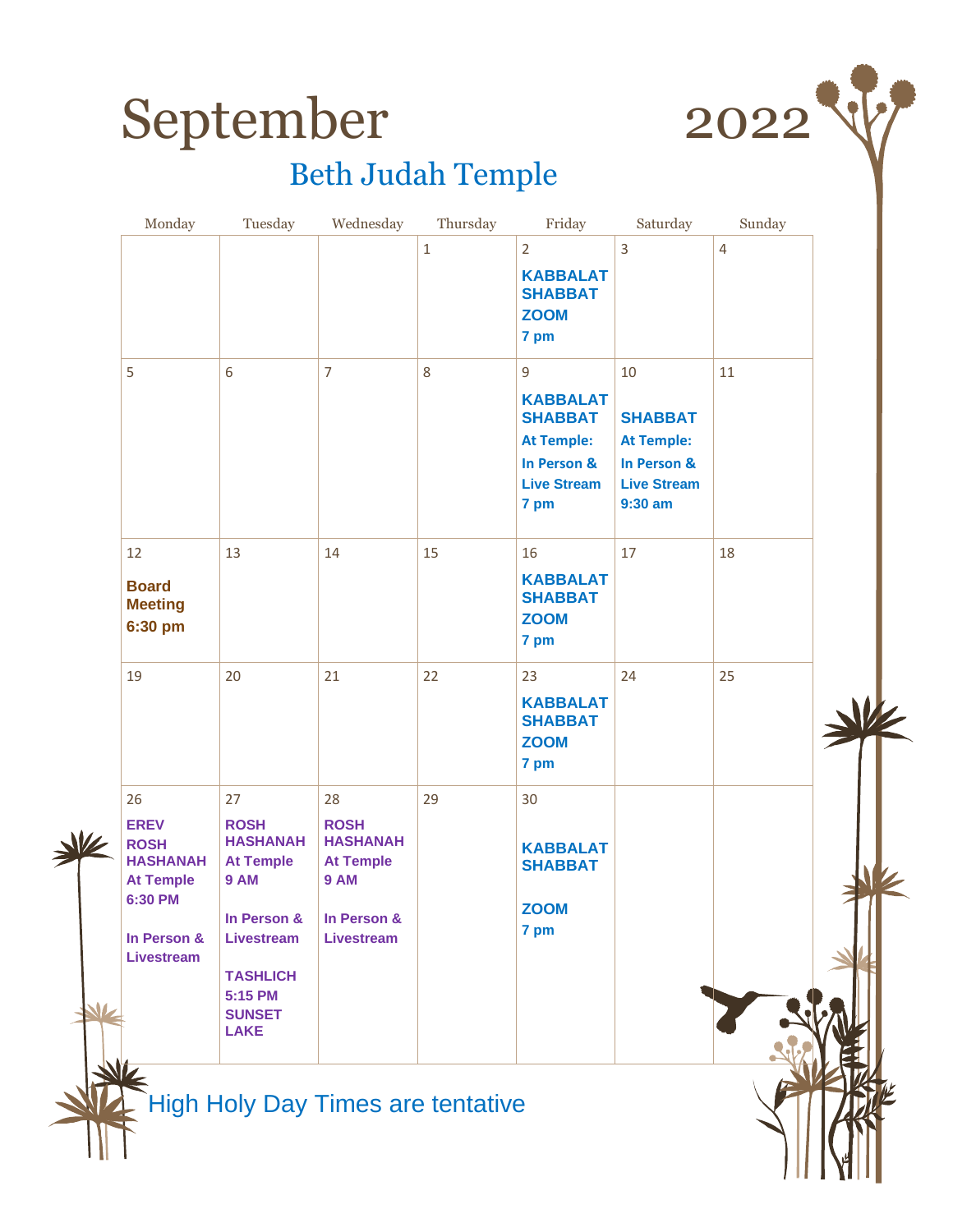



| Monday                                   | Tuesday                                                           | Wednesday                                                                     | Thursday   | Friday         | Saturday    | Sunday         |  |
|------------------------------------------|-------------------------------------------------------------------|-------------------------------------------------------------------------------|------------|----------------|-------------|----------------|--|
|                                          |                                                                   |                                                                               |            |                | $\mathbf 1$ | $\overline{2}$ |  |
|                                          |                                                                   |                                                                               |            |                |             |                |  |
|                                          |                                                                   |                                                                               |            |                |             |                |  |
| $\overline{3}$                           | $\overline{4}$<br><b>KOL NIDRE</b><br><b>At Temple</b><br>6:15 pm | 5<br><b>YOM</b><br><b>KIPPUR</b><br><b>At Temple</b><br>9 am<br><b>Mincha</b> | $\sqrt{6}$ | $\overline{7}$ | $\,8\,$     | 9              |  |
|                                          | In Person &<br><b>Livestream</b>                                  | 5:30 pm<br>In Person &<br>Livestream                                          |            |                |             |                |  |
| $10\,$                                   | $11\,$                                                            | 12                                                                            | 13         | 14             | 15          | 16             |  |
| <b>SUKKOT</b><br>DAY <sub>1</sub>        | <b>Board</b><br><b>Meeting</b><br>6:30 pm                         |                                                                               |            |                |             |                |  |
| $17\,$<br><b>SIMCHAT</b><br><b>TORAH</b> | 18                                                                | 19                                                                            | 20         | 21             | 22          | 23             |  |
| 24                                       | 25                                                                | 26                                                                            | 27         | 28             | 29          | 30             |  |
|                                          |                                                                   |                                                                               |            |                |             |                |  |
|                                          |                                                                   |                                                                               |            |                |             |                |  |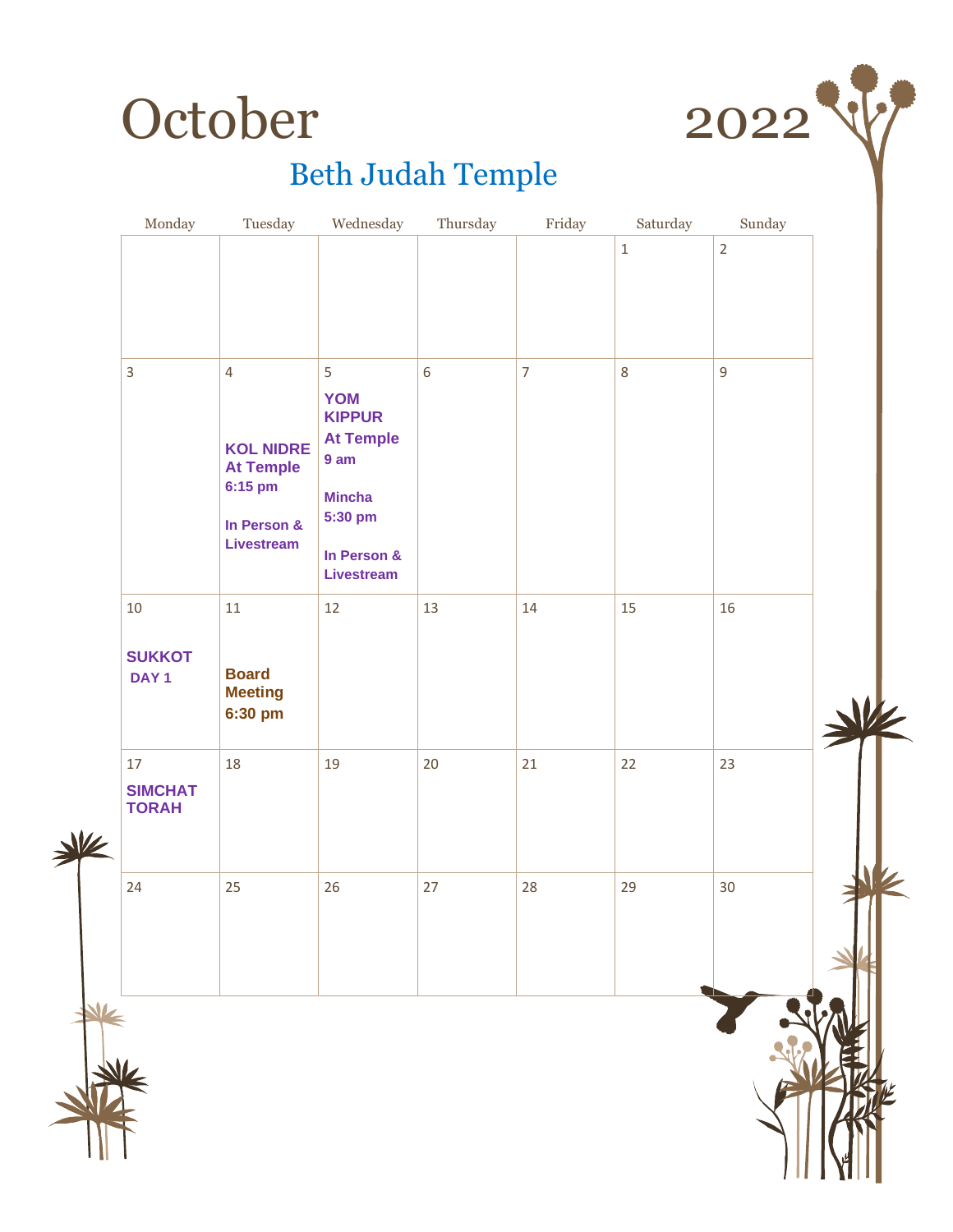



|   | $\operatorname{Monday}$   | Tuesday | Wednesday      | Thursday            | Friday         | Saturday       | $\operatorname*{Sunday}% \nolimits_{\mathbb{Z}}\left( \mathbb{Z}^{\Sigma\left( 1\right) }\right) ^{\ast}$ |   |
|---|---------------------------|---------|----------------|---------------------|----------------|----------------|-----------------------------------------------------------------------------------------------------------|---|
|   |                           | $\,1\,$ | $\overline{2}$ | $\overline{3}$      | $\overline{4}$ | $\overline{5}$ | $\boldsymbol{6}$                                                                                          |   |
|   |                           |         |                |                     |                |                |                                                                                                           |   |
|   |                           |         |                |                     |                |                |                                                                                                           |   |
|   | $\overline{7}$            | $\,8\,$ | $\mathsf g$    | $10\,$              | $11\,$         | $12$           | 13                                                                                                        |   |
|   |                           |         |                |                     |                |                |                                                                                                           |   |
|   |                           |         |                |                     |                |                |                                                                                                           |   |
|   | 14                        | 15      | $16\,$         | $17\,$              | 18             | 19             | $20\,$                                                                                                    |   |
|   | <b>Board</b>              |         |                |                     |                |                |                                                                                                           |   |
|   | <b>Meeting</b><br>6:30 pm |         |                |                     |                |                |                                                                                                           |   |
|   | 21                        | 22      | 23             | 24                  | 25             | $26\,$         | $27\,$                                                                                                    |   |
|   |                           |         |                |                     |                |                |                                                                                                           |   |
|   |                           |         |                | <b>THANKSGIVING</b> |                |                |                                                                                                           |   |
|   |                           |         |                |                     |                |                |                                                                                                           | M |
|   | 28                        | 29      | 30             |                     |                |                |                                                                                                           |   |
|   |                           |         |                |                     |                |                |                                                                                                           |   |
| 业 |                           |         |                |                     |                |                |                                                                                                           |   |
|   |                           |         |                |                     |                |                |                                                                                                           |   |
|   |                           |         |                |                     |                |                |                                                                                                           |   |
|   |                           |         |                |                     |                |                |                                                                                                           |   |
|   |                           |         |                |                     |                |                |                                                                                                           |   |
|   |                           |         |                |                     |                |                |                                                                                                           |   |
|   |                           |         |                |                     |                |                |                                                                                                           |   |
|   |                           |         |                |                     |                |                |                                                                                                           |   |
|   |                           |         |                |                     |                |                |                                                                                                           |   |
|   |                           |         |                |                     |                |                |                                                                                                           |   |